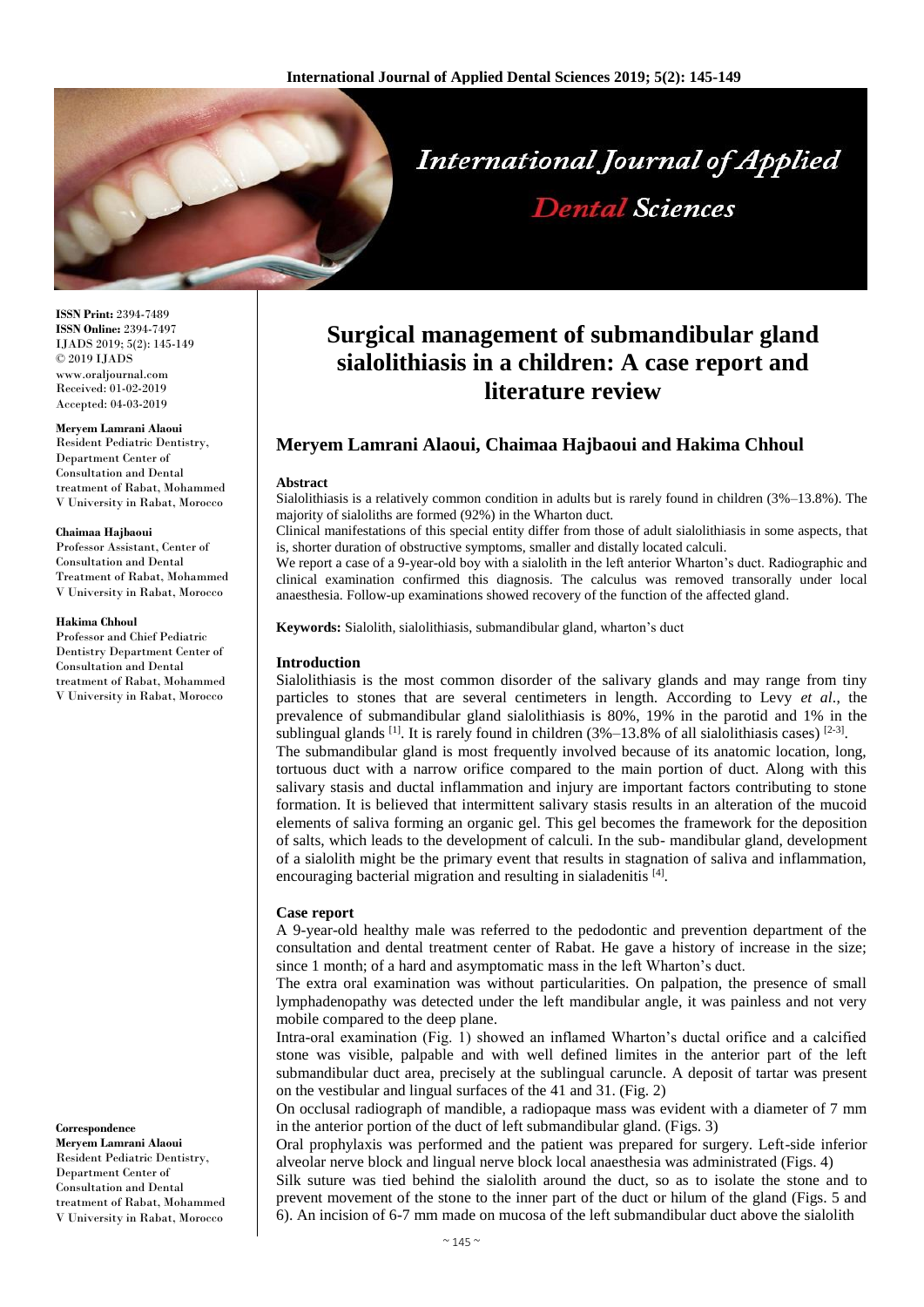International Journal of Applied Dental Sciences

which measuring about 7 mm  $\times$  3 mm was gently removed without injuring the lingual nerve and without postoperative stenosis (Figs. 7 and 8), then sutures were placed. (Fig. 9)<br>Post-operative instructions were given. Antib Post-operative instructions were given. Antibiotic (Amoxicilline 500 mg, 2 times per day for 7 days) and analgesic (Paracetamol 500 mg, 3 times per day for 3 days) were prescribed, and the patient was recalled after 10 days (Fig. 10). The patient was completely symptom free; in particular the lymphadenopathy has disappeared; and the wound had healed. (Fig. 11).



**Fig 1:** inflammation of Wharton's ductal orifice and calcified stone at the sublingual caruncle.



**Fig 2:** Deposit of tartar on the vestibular and lingual surfaces of the 41 and 31.



**Fig 3:** Occlusal radiograph of mandible showing a radiopaque mass, in the anterior portion of the duct of left submandibular gland.



**Fig 4:** administration of local anesthesia.



**Fig 5, 6:** Isolation of the stone by silk suture to prevent his movement to the inner part of the duct or hilum of the gland.



**Fig 7, 8:** Incision on mucosa above the sialolith which is removed.





**Fig 9:** Placement of sutures. **Fig 10:** Follow-up after 10 days.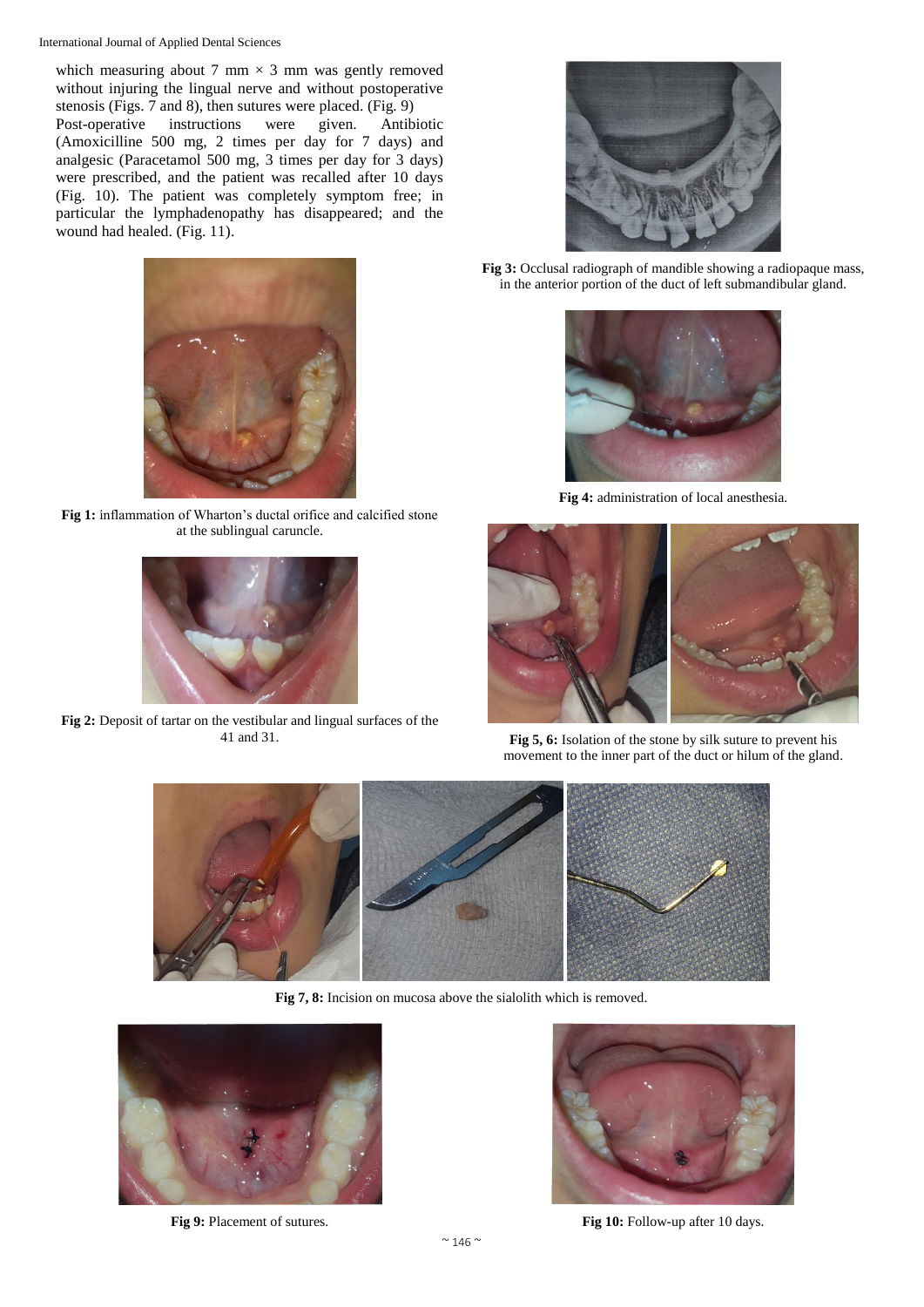

**Fig 11:** Wound had healed.

#### **Discussion**

Salivary gland plays a vivacious role in sustaining homeostasis in oral microenvironment by secreting saliva, which in turn encompasses various components comprehensive of antimicrobial modules [5].

## **Prevalence**

Sialolithiasis is a common salivary gland disorder characterised by the obstruction of the salivary secretion because of calculi. They accounting for approximately one third of salivary gland disorders  $[6]$ .

Salivary calculi or sialoliths are calcified structures or concretions located in the parenchyma or ductal system of the salivary glands. Although this special entity is a relatively common in adults, it is rare in pediatric cases, with <150 cases reported in the literature [7].

The low incidence of these diseases in children may be due to the relatively long time required for the formation of a salivary calculus and because sublingual papillae and salivary glands are very small in children, rendering it difficult for foreign matter to enter. Furthermore, a calculus is more easily formed in adults than in children because the concentration of calcium and phosphate ions in the resting saliva increases with age <sup>[7]</sup>. Man Ki Chung *et al*. suggests that a male predominance is not characteristic of pediatric cases [8].

## **Symptoms**

On the basis of the review of the literature, 3% of the patients with a submandibular stone have no symptoms or minimal discomfort<sup>[9-6]</sup>.

Indeed, the pain and swelling are caused by the obstruction of the salivary flow in the affected gland, resulting in accumulation of saliva and a subsequent increase in intraglandular pressure. Larger stones are most often incriminated in this symptomatology. In incomplete obstruction of the duct, saliva can seep through or around the sialolith. In these cases, a salivary stone can be symptomless and these stones may be an incidental finding on a dental panoramic radiograph [6-10].

#### **Compared with sialolithiasis in adult patients, pediatric sialolithiasis has different clinical characteristics such as**

A short duration of symptoms (0–3 months, mean 1.0 month) than in adult patients (0–120 months, mean 11.5 months). This manifestation can be explained by the facts that the pediatric population is less exposed to various infections and has intact salivary gland function. In addition, the production of saliva in affected glands appears to be less compromised in pediatric patients. Moreover, a lower tolerance to

uncomfortable symptoms among the patients or the parents  $[7, 1]$ 8] , more distal location due to a higher salivary flow, and relatively small size of stones [8].

## **Biochemical composition [6]**

Sialoliths consist of both organic and inorganic material, but there is a great variation in the relative contribution.

Submandibular stones contain less organic material (9–12% of the dry weight). - The organic part consists of collagen, neutral and acid glycoproteins, other proteins (probably bind to calcium ions in sialoliths)  $[11]$ , lipids and carbohydrates such as glucose and mannose.

Slomiany and co-workers  $[12]$  suggested that the lipids and phospholipids are important for the initiation of the mineralisation of a salivary stone.

Submandibular stones contain between 70–80% of inorganic matrix. The mineral component is proportional to the size of the sialolith, suggesting that mineralisation of the organic matrix increases with time. Hydroxyapatite (Ca5(PO4)3OH) is present in all submandibular stones, frequently together with whitlockite (Ca3(PO4)2). Stones retrieved from an infected gland may also contain ammonium and magnesium [13, 14] .

## **Pathogenesis**

Salivary duct stones may occur in all of the salivary glands, but they are mainly found in the submandibular glands (80- 90%), especially the submandibular duct (Wharton duct) because on the one hand of its long, narrow, winding transection. On the other hand of the more-alkaline pH, mucin content, high Ca2+ concentration of submandibular saliva and salivary flow against gravity, [13-15].

Nevertheless, the exact mechanism of the formation of calculi is still unclear and various hypotheses have been proposed.

One hypothesis states that an initial organic nidus may occur that progressively grows because of the deposition of inorganic and organic substances, whereas another hypothesis states that intracellular microcalculi are excreted in the canal and function as a nidus in the ductal system. Furthermore, debris, bacteria, or substances migrating in the salivary ducts may cause sialolithiasis [7, 8].

Seong Jun Won and col suggested that pediatric sialolithiasis may result from the intrinsic factors of the salivary gland itself. Such as the anatomy or function of the affected gland not from oral or oropharyngeal infections [16].

Furthermore, it is generally accepted that bacterial infection initiates the process of calculi formation due to increasing salivary pH and organic matters. Infection can also disturb the status inside the salivary duct by changing morphoanatomic factors (salivary duct stenosis, inflammation or injury) and saliva composition factors (high supersaturation or crystallization inhibitors deficit) [8].

Thus, it can be concluded that the aetiologic factors implied in the sialolith formation can be classified in two large groups: a) saliva retention due to morphoanatomic factors (salivary duct stenosis, salivary duct diverticuli, etc.) and b) saliva composition factors (high supersaturation, crystallisation inhibitors deficit, etc.). The existence of a bacterial infection can also favour the development of sialoliths [9-13].

Studies have shown that sialolithiasis can be related to primary hyperparathyroidism, as the latter can lead to altered electrolytic imbalance which in turn can lead to the formation of salivary calculi. In a retrospective analysis done in US, it has been shown that approximately 8100 salivary stone cases could have coexisting hyperparathyroidism, in which 2700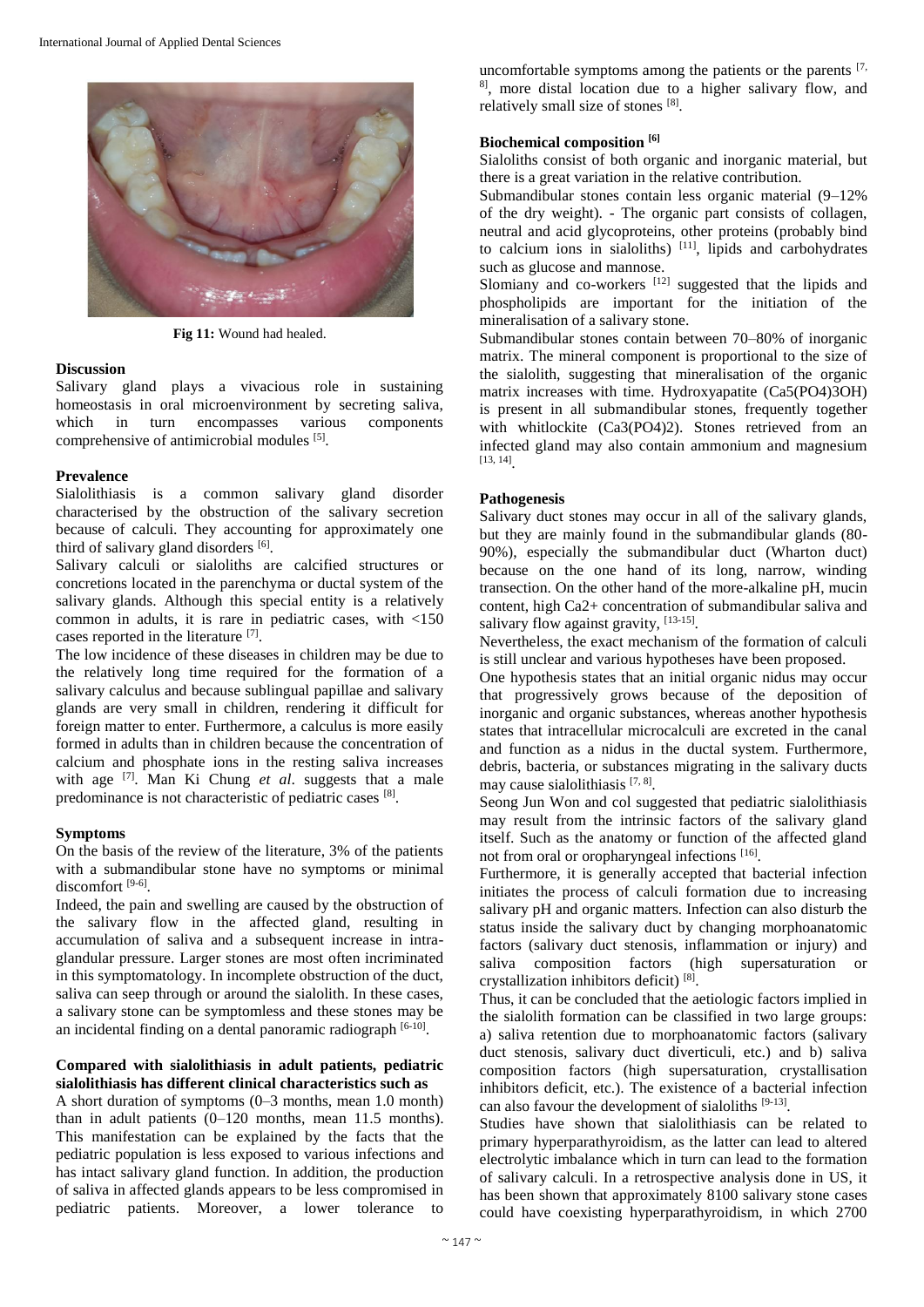cases, sialolith might be the only presenting symptom [17]. In a study done by Rakesh *et al*. Comparison between sialolith and nephrolith was done in an ultrastructural level, which demonstrated that nephrolith is related to electrolytic imbalance in urine whereas in sialolith it is related to electrolytic imbalance in saliva. Sialolith is predominantly composed of hydroxyapatite crystals whereas in nephrolith, it is calcium oxalate and phosphate. Approximately, 10% of the patients showed a possible link between sialolith and nephrolith [18, 19].

#### **Diagnosis**

The key step in the diagnosis of sialolithiasis is the elucidation of a thorough history and careful clinical examination. Therefore, bimanual palpation of oral cavity is mandatory to make a diagnosis for patients suspicious of sialolithiasis, because most of calculi are located in the distal duct in pediatric patients [8].

In the same way, the praticien must be attentive and examine the affected side of the floor of the mouth that may be elevated and inflamed.

In addition to an oral examination, the most effective imaging modalities for sialolith are X-rays, sialography, ultrasound and computed tomography. Occlusal and panoramic views are the most common radiographic techniques used to diagnose a sialolith<sup>[13]</sup>.

The detection rates differ between intraoral occlusal radiographs and extra-oral panoramic radiographs. Extra- oral radiographs will detect fewer salivary stones because many calculi will be projected superimposed on bony structures or teeth. This indicates that an occlusal radiograph is the most useful method for detection of a sub-mandibular sialolith [20]. Computer tomography (CT) and cone beam computer tomography (CB-CT) can detect any size of sialolith, but have the disadvantage of a relatively high radiation dose [21].

Ultrasonography allows detection of stones with a diameter of 2 mm or more. This technique has the additional advantage that it also can be used during an acute episode of sialendenitis<sup>[22]</sup>.

Radiolucent sialoliths can be imaged with sialography. A contrast agent is injected into the duct of the affected gland and subsequently radiographs are taken. Sialography is most frequently used for detection of parotid sialoliths. It is contraindicated during acute episodes of sialendenitis and in patients with an allergy to contrast media [23].

Sialendoscopy is a minimally invasive technique to visualise the salivary duct system, usually performed under general anaesthesia. An endoscope with a very small diameter (0.6 mm) is introduced into the duct after the orificium has been dilated with special instruments with increasing diameters from 0.8–1.6 mm. The endoscope has a rinse channel that can be used to flush the duct with saline or an anti-inflammatory rinse. This flushing primarily results in a better image of the salivary ducts but may also have a therapeutic effect [13].

Differential diagnosis for sialolithiasis includes other disease processes that may affect the salivary gland: infections, inflammatory conditions, and neoplastic and non neoplastic masses<sup>[24]</sup>.

Salivary stones should be differentiated from phleboliths, inflammation of maxillary bones, and calcification of lymph nodes<sup>[13]</sup>.

## **Treatment**

The primary objective in the treatment of sialolithiasis should be preservation of gland function in combination with a low

level of discomfort for the patient and complications including external scar, loss of facial contour, facial numbness, facial weak- ness, gustatory sweating, and reduced salivary volume [25, 26].

The optimal treatment strategy for pediatric sialolithiasis is sialoendoscopy which is a successful treatment for submandibular ductal stones [16] because it reduces the risk of missed stones, nerve injury, and the requirement for sialoadenectomy  $[8-16]$ . This option should be considered as a first intention treatment for all salivary stones in children.

Non-invasive conservative management of sialolithiasis consists of gland massage, in combination with use of sialogogues and irrigation. This treatment has the highest success rate when stones are small and located in the duct  $[25-$ 27] .

#### **Other treatment options are [9]**

- 1. For large sialoliths that are located in the close proximal duct managed by extracorporeal shock wave lithotripsy (ESWL) (ultrasound to break the stone), this method entails a risk of damaging the salivary gland, the ear, dental amalgams, or the central nervous system [28],
- 2. Endoscopy intracorporeal shock wave lithotripsy (EISWL) is also gaining importance because of less damage to the adjacent tissues during the procedure,
- 3. The extra oral approach might require some time mainly when dealing with a large stone and a large sialolith requires excision of the gland.

Stone size/location, CT-localization (Computed tomography), and palpability were predictive of calculi that require an incisional approach. If these factors are recognized, the surgeon can consider proceeding directly to incisional sialolithotomy<sup>[28, 29]</sup>.

In conclusion, intraoral removal of sialoliths under local anesthesia is recommended as the treatment of choice in pediatric patients [7-9] .

Thus, a functional and anatomical evaluation may be clinically important to treating the sialolithiasis and to preventing the recurrence in pediatric patients. For example, metabolic or chemical analyses could help discriminate the patients at high risk for recurrence [16-30].

#### **Conclusion**

Pediatric sialolithiasis presents a special entity. Dental practitioners thus play a pivotal role in timely diagnosis and treatment of sialolithiasis. Treatment modalities should be framed considering location and size of sialolith [5].

Intraoral removal of sialoliths under local anes- thesia is recommended as the treatment of choice in pediatric patients with of the occurrence of a large number of relatively small and distal calculi<sup>[7]</sup>.

Other nonsurgical methods can also be adopted to avoid stricture formation along the course of the duct. Recurrence of sialoliths is uncommon and is estimated to occur in 1%–10% of the patients [7].

#### **References**

- 1. Levy DM, Remine WH, Devine KD. Salivary gland calculi. Pain, swelling associated with eating. J Am Med Assoc. 1962; 181:1115-9.
- 2. Lustmann J, Regev E, Melamed Y. Sialolithiasis. Asurvey on 245 patients and a review of the literature, Int. J Oral Maxillofac. Surg. 1990; 19:135-138.
- 3. Chung MK, Jeong HS, Ko MH. Pediatric sialolithiasis: